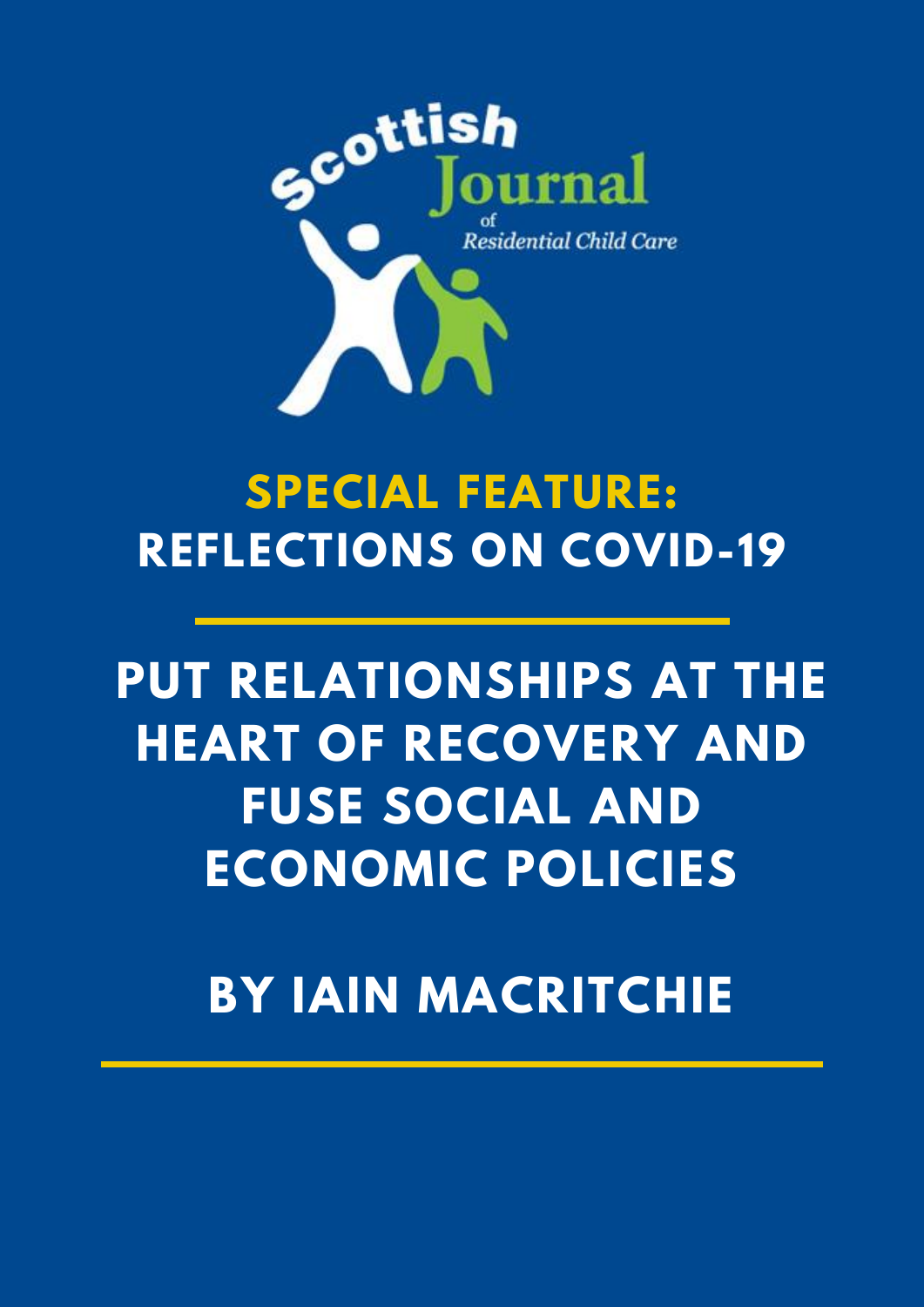## Put relationships at the heart of recovery and fuse social and economic policies

### **Iain MacRitchie**

#### **Abstract**

Mentoring charity MCR Pathways' founder reflects on the radical impact lockdown has had on care-experienced and other disadvantaged young people in Scotland. In partnerships with local authorities and schools, the MCR model is helping implement a long-term system and cultural change within Scottish education, to ensure an equality of education outcomes, job choices and subsequent life chances. Following school closures caused by the COVID-19 pandemic, the charity surveyed more than 1,000 young people to ascertain the impact on their wellbeing, ability to learn and thoughts on returning to school and their futures. The article explores the challenges highlighted by the research and the solutions needed to address those concerns. With young people driving each conclusion, the author proposes his recommendations for recovery, equality and growth and how those affected need to be central to all decisions. Not just for social policy but in a required fusing with economic policy

### **Keywords**

COVID-19, school-based mentoring, education outcomes, wellbeing, Scotland

#### **Corresponding author**

Prof Iain MacRitchie, Founder and CEO, MCR Pathways, [www.mcrpathways.org](http://www.mcrpathways.org/)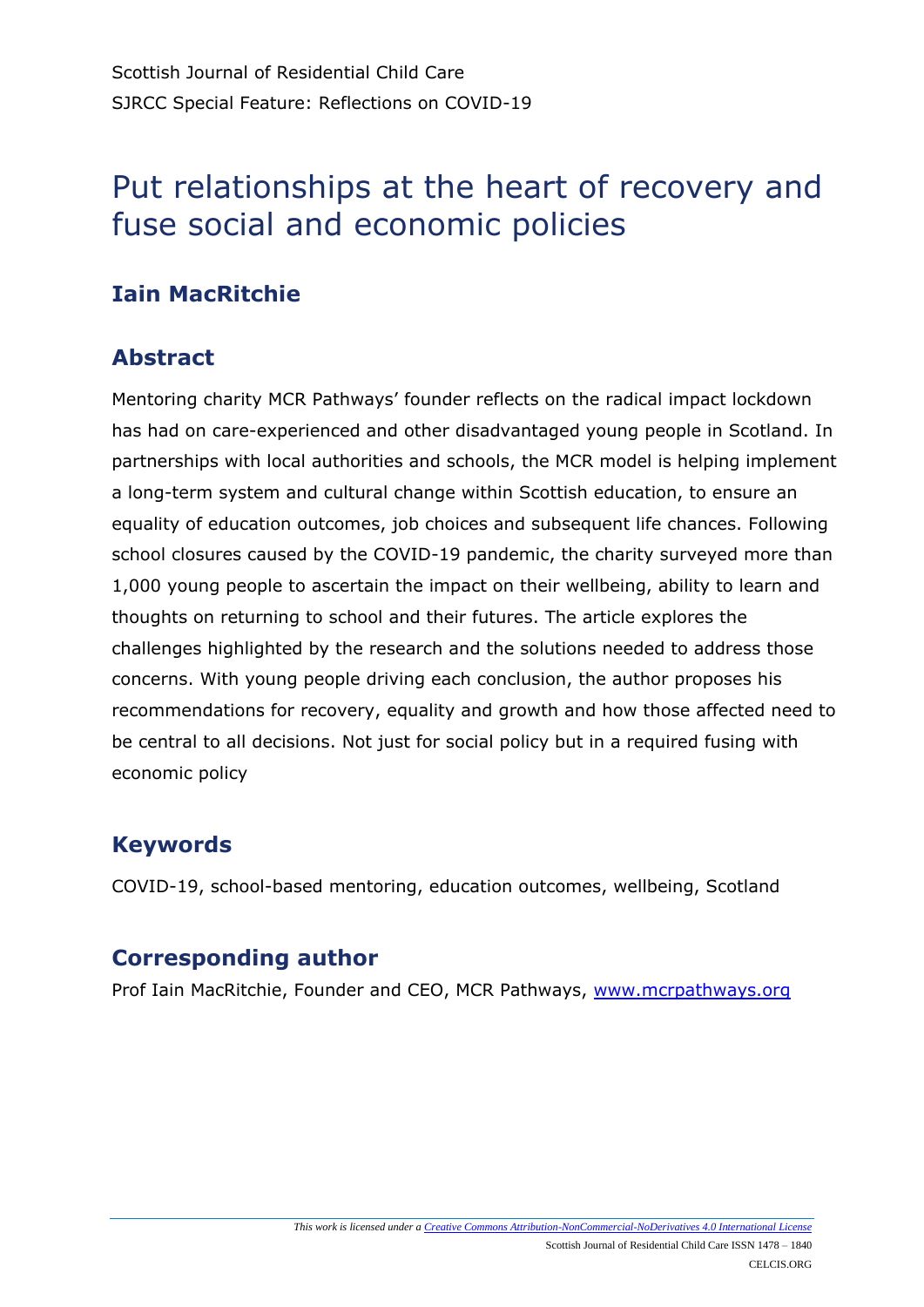#### **The impact of school closures**

I've often considered who knows better: a trained professional without lived experience, or someone at the receiving end of policies and decisions? Where will we find solutions to build back better and avoid losing a generation of young people?

On 23 March 2020, schools shut in Scotland. For many young people, this meant a dramatic loss of routine and structure, the closing of their only safe haven and a community hub. Thousands of young people have been in limbo since, without voice or ability to influence what happens next. The professionals gather, the acronyms increase, the committee numbers expand, and we burn time and resources. There is no doubt that people are committed, but more than often, those directly impacted are excluded. Do we know the reason why only one per cent of our most disadvantaged young people attended school during lockdown despite being able and encouraged to, or why the vast majority did no schoolwork at home?

Since those closures, MCR Pathways has worked hard to engage and provide virtual mentoring support to the country's most disadvantaged young people through lockdown. By July we reached 1,936 school students interacting with staff and mentors on a rapidly developed virtual mentoring platform. We wanted to reach more but the loss of relationships, connections and structure led to much isolation and detachment. Engaging so many young people was a major achievement, but equally an exceptionally challenging one. The devastation caused by loss of learning, compounded by loss of confidence and self-belief is clear. We had to gather comprehensive feedback to ensure that whatever recovery policies and decisions were taken included their voice.

### **MCR Pathways' lockdown survey**

A total of 1,347 young people (aged 13 -18) from city, town, rural and island settings in Scotland participated in a lockdown survey, which ran for six weeks during June and July 2020. More than 1,000 young people provided detailed and comprehensive responses to questions on their mental wellbeing, home learning,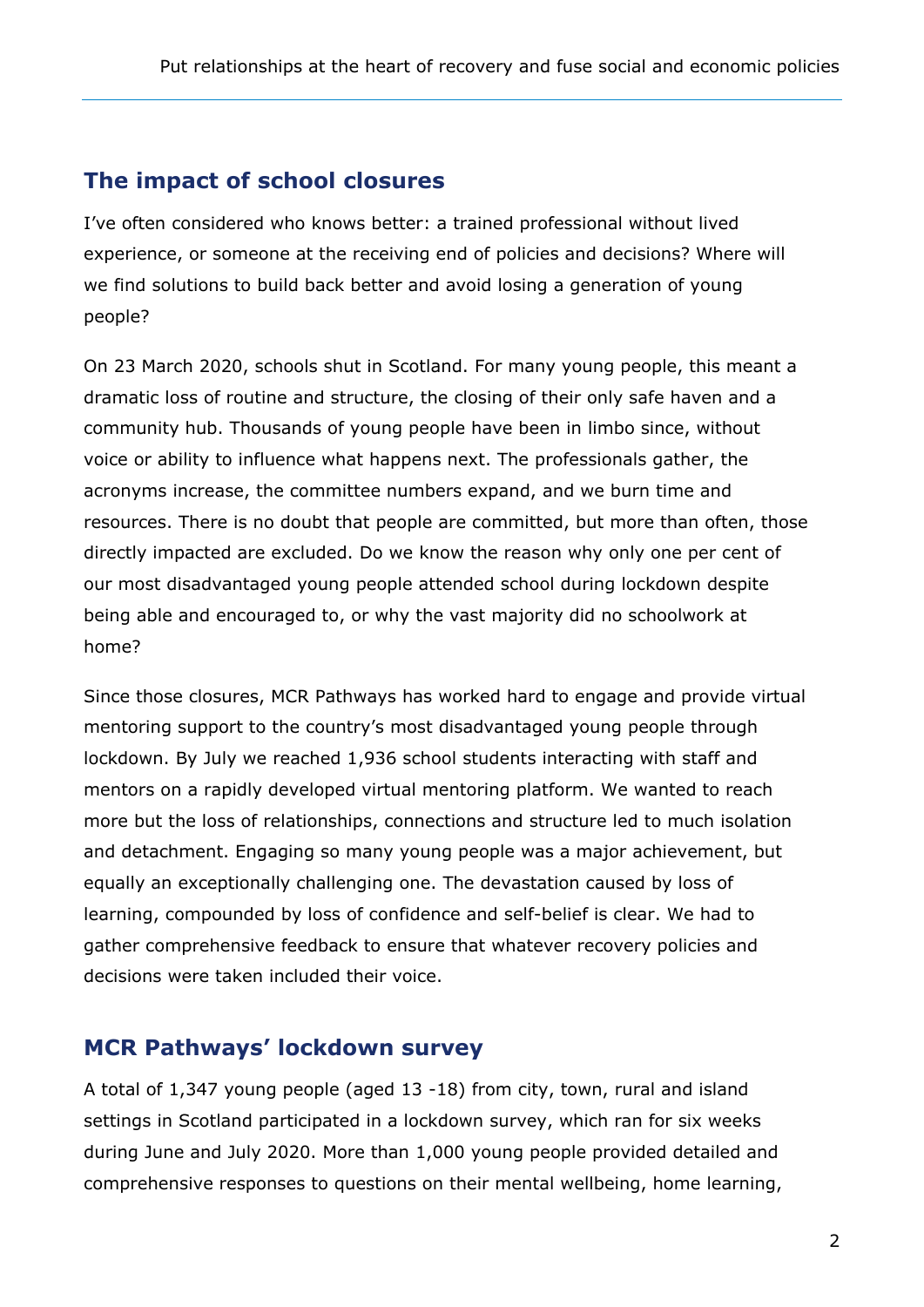expectations for the future, and support needed for the return to education. Those surveyed are Scotland's most disadvantaged young people for whom lockdown and home education were extremely challenging. They included 56.1% who are careexperienced and are either currently in or have previously been in the care system, as well as 43.9% who are young people on the edges of the care system experiencing various forms of disadvantage.

With relationships and trust at the heart of MCR's support, the young people trusted us to share and document their experiences. Some have gone to great lengths to do this, sharing personal and meaningful insights.

The results left us in no doubt that to avoid losing a generation and further fuelling the attainment crisis, we need to listen very closely to the young people and do what they need us to do. Their feedback is crystal clear.

#### **What young people said**

Young people told us they need to be in school full time and it's clear that the most vulnerable and disadvantaged need supportive relationships as a central part of all recovery plans. It was heartbreaking to hear young people saying they have lost all social interaction abilities, that they now feel sad most of the time and can't get out of bed as they have nothing to look forward to and no-one to help or encourage them.

Critically with 82.2% stating they want a mentor to help them, an overwhelming number of young people believe MCR mentoring is vital to their success. MCR wants every care experienced and disadvantaged young person to have the relationship focused support of an MCR mentor and be engaged in our Young Talent programme<sup>1</sup>.

Alarmingly, almost 70% of young people surveyed were unable to do any schoolwork during lockdown. Half of these said it was too hard to understand, over

1

<sup>&</sup>lt;sup>1</sup> See [https://mcrpathways.org](https://mcrpathways.org/)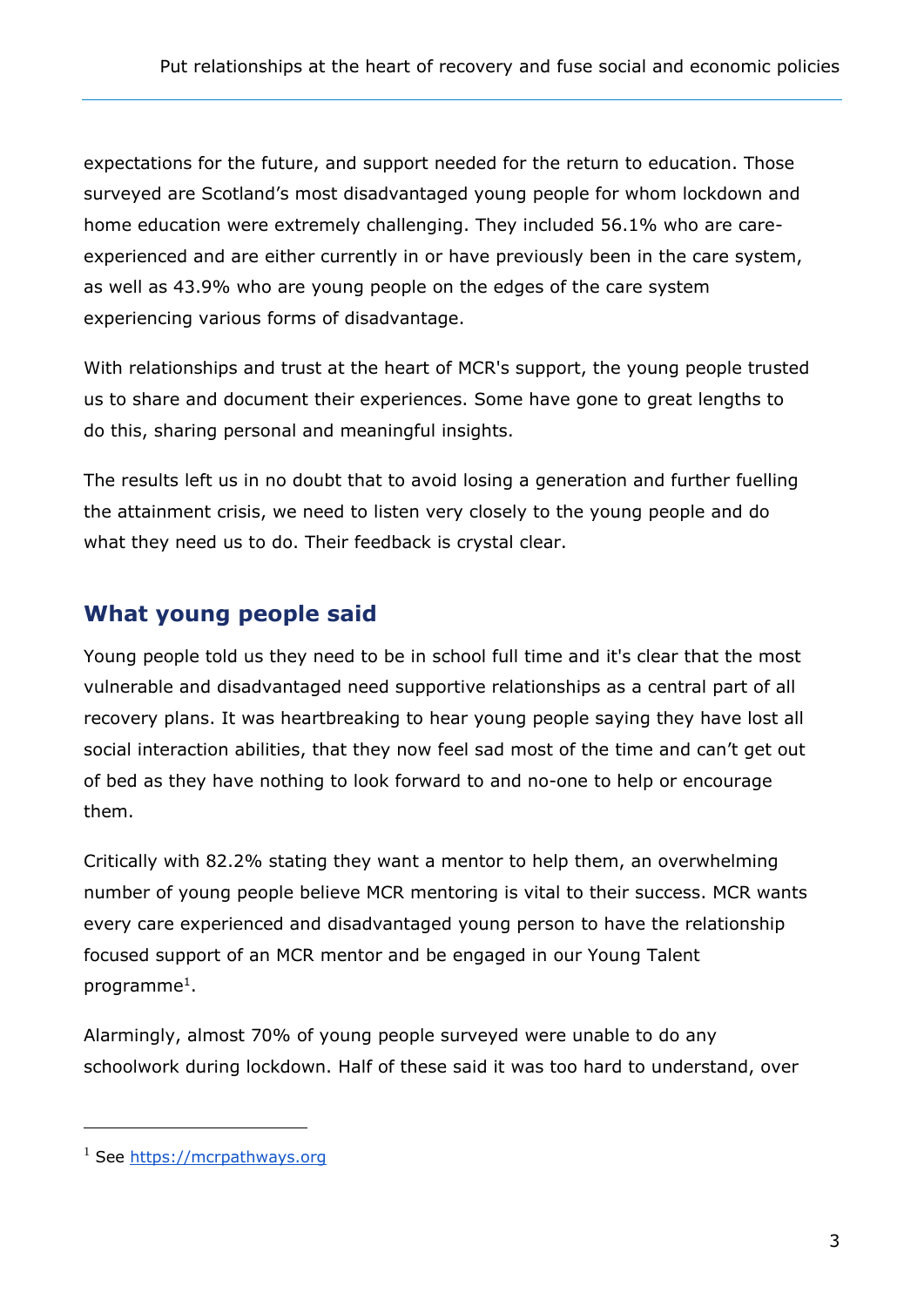40% said they were too stressed and significantly, one in four had other caring responsibilities that took over.

Highlighting major mental wellbeing issues, two thirds of young people (66.8%) were feeling low, anxious and stressed. Overwhelmingly, almost 90% of young people said their sleeping patterns have dramatically altered with over a quarter experiencing significantly disturbed sleep

MCR has called for schools to give equal focus on young people's mental wellbeing as well as academic education for the first few months after returning to school. Supporting almost 2,500 care experienced and disadvantaged young people every week, MCR has advocated that school recovery curricula should focus on wellbeing, healthy sleep, exercise and eating habits, and re-establishment of relationships with teachers and peers. Critically, with 75% asking for more one-to-one time with teachers, additional capacity and relationship time needs to be built in to ensure the most disadvantaged do not become the lost COVID generation.

The insight is invaluable to help recovery plans focus on what matters. One example of what works for the young people, and a surprise to the adult view, is how important printed materials are to home education. 42.1% of young people responding to our survey said they want them as part of home learning plans in the event of further lockdowns. Some 20% of our most disadvantaged students don't have the space at home to work, and 15% still don't have the necessary IT kit or internet access. Many are trying unsuccessfully to learn using only their phones. This all culminates in our most disadvantaged facing multiple and continuous barriers despite being keen to engage in learning. We must not allow the increasing inequality and a rapidly widening attainment gap to continue.

#### **Schools are safe havens**

Schools are for much more than education. They are safe havens, community spaces where positive relationships, hope and aspiration are nurtured. If there are further lockdown restrictions, we must find creative ways and alternative buildings, if necessary, to continue full time education for those that need it most.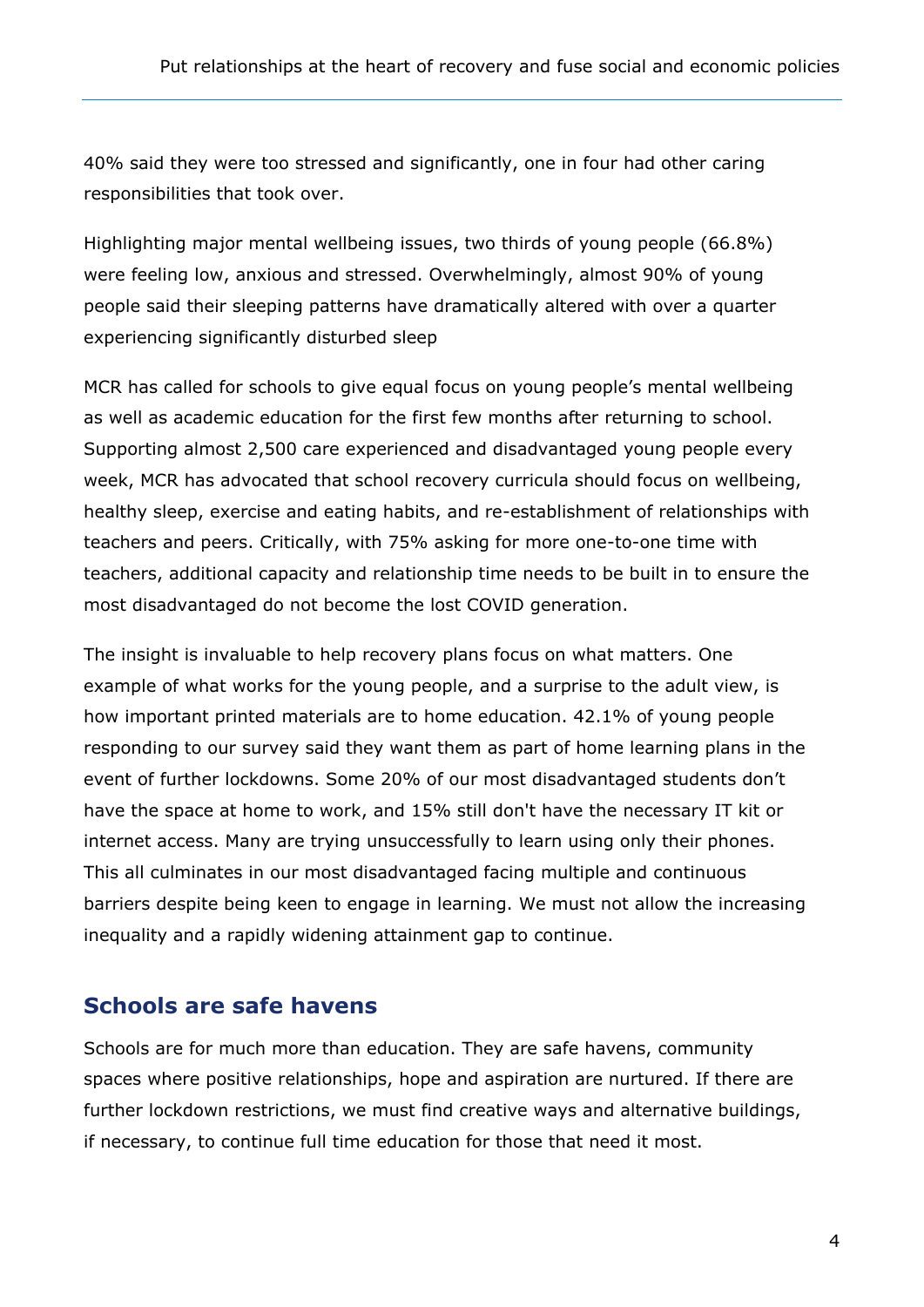We may all be in the same COVID storm, but we are in very different boats. Some are cruising through, but sadly many are holed below the waterline and others are entirely unseaworthy. The return of calmer waters brings a once in a lifetime opportunity to rebuild back better. Let's be very clear about what we need to focus on and see through. The absolute priority is a swift economic recovery, but one where everyone matters, actively participates and directly benefits. It makes social sense but also makes complete financial sense. This is not only possible, but vital.

We need a relationship-first approach driven by three governing principles: social inclusion, social mobility and social contribution. Economic success that will drive social benefits and vice versa. We need them fused, as two sides of the same coin. This is the way to establish a fairer economy, in fact, not rhetoric. It is not a pipedream. We already have the knowledge, examples and expertise to deliver.

The COVID-19 crisis has come at an extraordinary economic cost. However, it has shown that we can deliver change based on social cause and need. Hopefully, we can ultimately agree to a 100-year term for the COVID debt, but let's face up to the fact that it will have to be repaid. As an entrepreneur, come social entrepreneur, I know we have to generate wealth before we can spend it. We need a successful economy as an absolute priority.

As we emerge from the pandemic, the greatest challenge is to not repeat our mistakes and rebuild inequality and its destructive power. We cannot swing from one extreme to another, from austerity to free spending to bankruptcy, leaving our kids to pick up the bill. We can move beyond polarising party politics and devote our energy to building consensus and a collective commitment to these three simple principles.

### **Three governing principles of social inclusion, social mobility and social contribution**

Social inclusion means everyone has a basic right to nutrition, a home, internet access and health and well-being. This is not idealistic or about adding to our national debt. The cost of failure is far more expensive than prevention. It needs investment, but this investment will generate cost savings immediately and over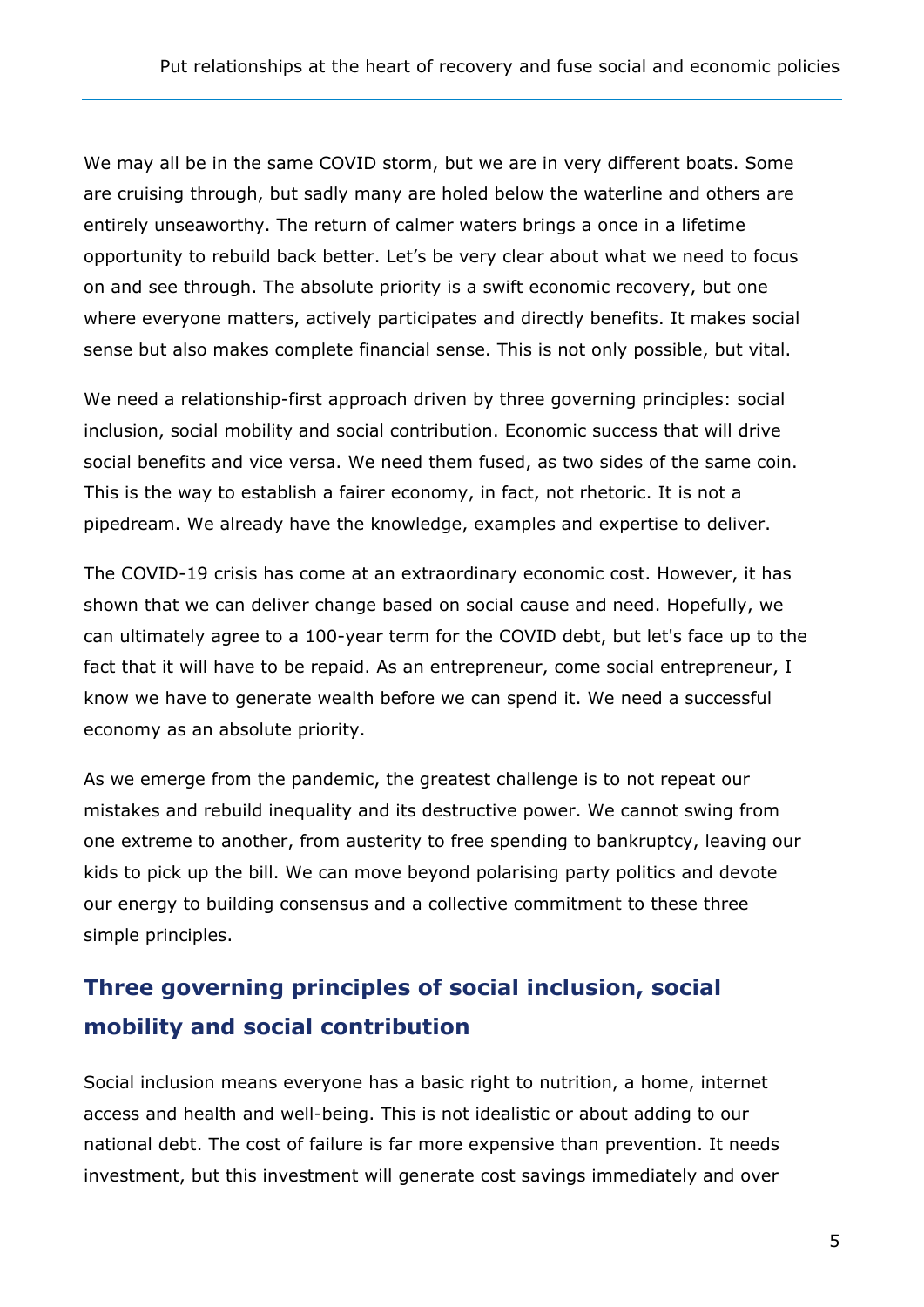the long term. We talk about early intervention and have models demonstrating significant savings. What we have struggled to accept or deal with is that the savings come from different institutions, departments and budgets. Our systems have created conflicts of interest which slow development and kill progression. This is not a criticism; it is just a fact.

Any change such as this requires leadership, focus and a measured outcome. Effective leadership requires active listening skills, empathy and trusting relationships. Inclusion is not about one party doing what they think is best. It is about engaging, listening, creating choices and teamwork. We have more than enough evidence of what works. With social inclusion as first base it gives us the ability to build the second in social mobility.

Social mobility means an equality of education outcomes, job choices, and subsequent life chances is social mobility in its truest form. Blind to colour, class and gender. It isn't about one group or certain postcodes achieving at the expense of others. It's simply about each individual realising their potential irrespective of their circumstances. A level playing field so that everyone has the opportunity to be the best that they can be.

If deprivation or lack of resources is a constraint, then we provide the relationships, support and social capital to ensure it isn't. This simple principle must empower our education systems, institutions, and all sections of society. MCR Pathways has a proven and inexpensive model that ensures this is the case. Mentoring the most disadvantaged young people through school, in partnership with teachers, local authorities and government is transformational and closes the attainment gap. When MCR becomes fully embedded and publicly owned, we will have a process to deliver social mobility at scale. A platform to build meaningful and sustainable social contributions.

Social contribution is where organisations demonstrate their commitment, but in a manner where they also make significant gains. A contribution that drives wideranging corporate benefits for sustainability and is not based on fashion. This is the next generation of Corporate Social Responsibility (CSR). Indeed, an increasing number of businesses are seeing the benefits of aligning their strategy to social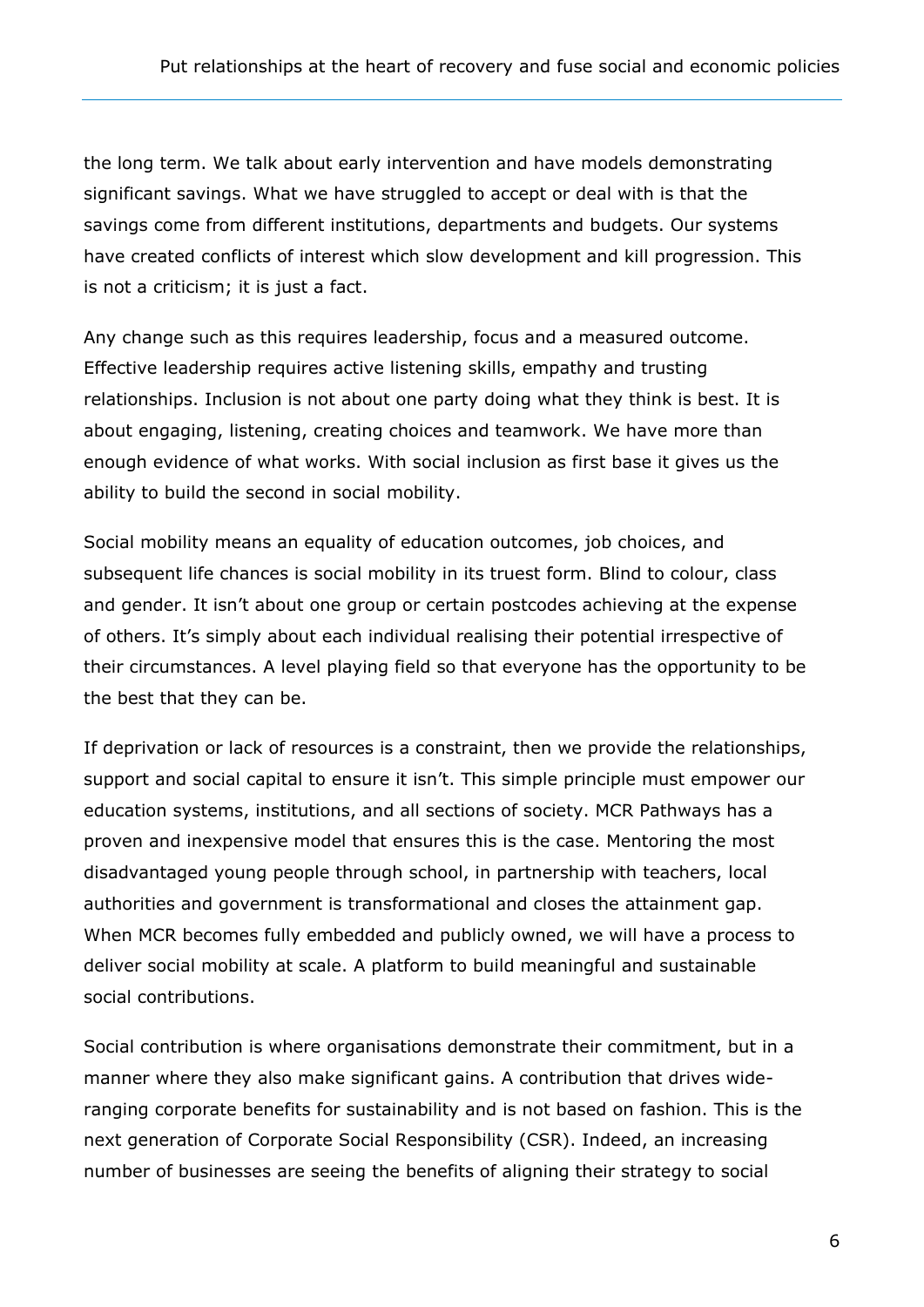purpose. Purpose driven strategy has already been shown to drive share price and brand value. It is a two-way process where both parties benefit, giver and receiver.

MCR mentoring is a perfect illustration of this in practice: the mentor more than often gains as much benefit as the mentee. This directly translates into benefit for employers as increased employee engagement drives improved productivity and profitability - both by over 20% (evidenced in research<sup>2</sup> from 263 studies covering 49 industries and 192 organisations in 34 countries). Focused, local communitybased volunteering is the most potent way of increasing employee engagement. The gains in mental health and wellbeing are profound.

#### **'Soconomics' a new definition to rebuild back better**

Each of the three principles feeds the other and becomes circular and selfsustaining. This is not new or revolutionary. We already have the evidence and examples. It is just about leadership with the motivation, commitment and resilience to make it happen. The future should combine social causes and benefits with economic drive and prosperity. It makes complete financial sense. Let's call it 'soconomics' a new definition for the required combination of social and economic policy.

It is now crystal clear how to help those in need. We have asked the young people and they have responded. Economic recovery is an urgent priority to have the financial choice. It should be first and last on every government's agenda. There is no such thing as limitless borrowing. But economic success must be fused with social inclusion, social mobility and the expectations of making a social contribution. What we do for young people means listening first to their feedback. They must fully participate, be listened to and respected, have our empathy not sympathy, and benefit from professional support that is personal, and relationship based. Our most disadvantaged need full-time school, routine and structure, even if there is a second lockdown. I'm sure that by working together, we can guarantee this and focus on both a strong and fair recovery.

#### **Link to the full report**